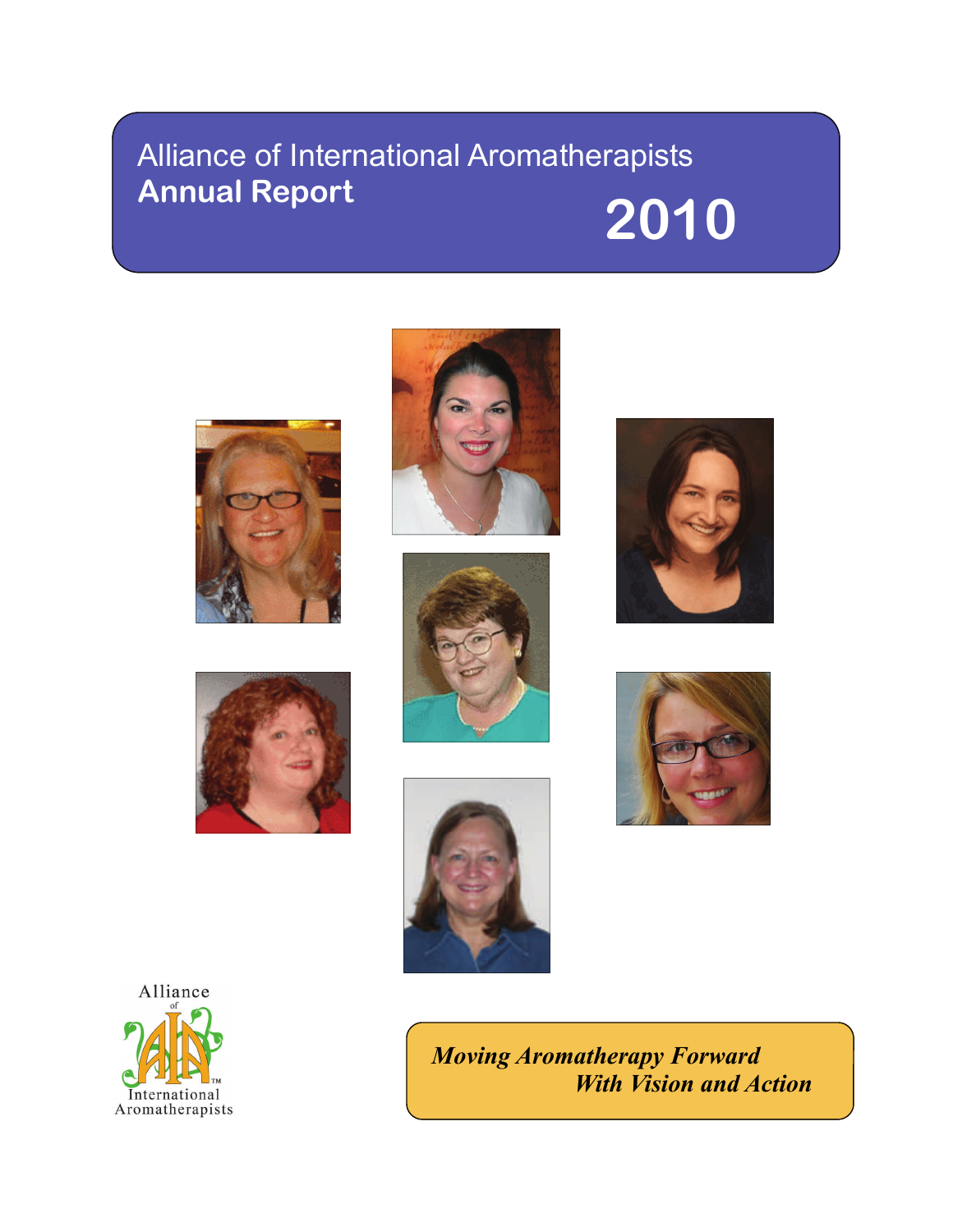

**Lora Cantele President** 

## Highlights of 2010

*In reflecting on this past year at AIA, I am proud of the progress we have made. We held terrific teleconferences throughout the year; improved the application for schools applying for AIA recognition; have created some new member perks; established a fundraising committee; and have begun laying the foundation for the next conference and the AIA Journal. In addition, we have increased our membership and volunteer base; strengthened relationships with other aromatherapy organizations; increased our representation internationally; and are well underway with giving the AIA website a new facelift and providing some additional member benefits.* 

*With great pride the AIA Research Committee awarded a Research Grant to Pam Conrad, RN, BSN, PGd, CCAP, for the proposal "Does aromatherapy treatment reduce anxiety and depression in high risk post partum mothers, and if so, which method (hand massage or inhalation) is more effective?"* 



*This grant was made possible by the generous dedicated donation from member Debbie Freund. Ms. Conrad will present the results of her research at the 2011 AIA International Aromatherapy Conference.*

Pam Conrad

*Educational Programs to enrich aromatherapy knowledge: Our monthly teleconferences provided the highlight of our educational achievement this year. The programs are filled with vital information and educational topics provided by professionals in aromatherapy and related healthcare fields. Audio CDs are available to members and the public of all these programs.* 

*Highlights from teleconferences:* 



Jodi Baglien, CA, CST *Eastern Approach to Selecting Essential Oils* 



Linda Weihbrecht, RN, **CCAP** *Aromatherapy for People with Intellectual and Development Disabilities*



Raphael d'Angelo, M.D. *Essential Oils in Creams: Recipes on the Run* 



Mindy Green MS, RA, RH (AHG) *Aromatherapy Business Climate* 



Katharine Koeppen, RA, LMT, NCTMB *Essential Oils for Difficult People* 

Alliance of International Aromatherapists Suite 323, 9956 W. Remington Place, Unit A10, Littleton, CO 80128 1-877-531-6377 ~ www.alliance-aromatherapists.org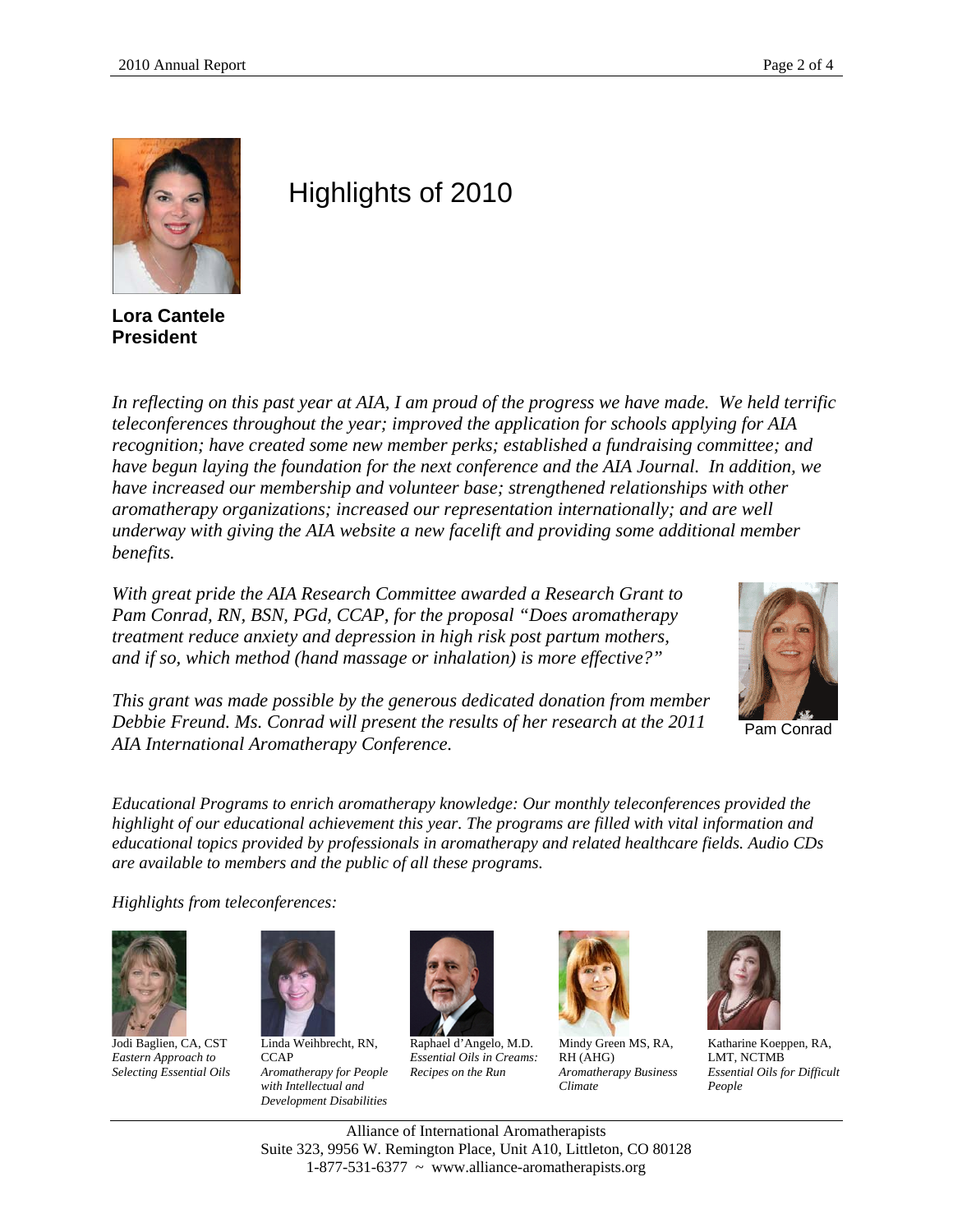#### **Overview of the Alliance of International Aromatherapists**

The Alliance of International Aromatherapists (AIA), a membership based non-profit  $501(c)(3)$ , is a visionary organization formed for the purpose of providing public education through scientific research and educational programs.

#### *Our Vision*

The AIA is the leading international aromatherapy organization making aromatherapy a readily accessible and respected holistic healing modality.

#### *Our Mission*

AIA unites aromatherapists from around the world to advance research and professionalism within the aromatherapy industry. As a result the public has the option for a safe, natural and complementary form of health care.

#### *Our Goals*

- Provide education to the public using scientific-based research and traditional information.
- Promote responsible use of aromatherapy.
- Inspire excellence in educational standards for aromatherapy training.
- Serve as a leading resource for evidence-based aromatherapy research for medical and wellness care professionals.
- Bring conventional medicine and natural therapies, with emphasis on professional aromatherapy, into a more harmonious relationship.
- Serve as a resource for the furtherance of professional education and interconnection of serious practitioners of aromatherapy.
- Serve the public, researchers, educators, healthcare professionals, industry, and the media.

#### **Board of Directors of the Alliance of International Aromatherapists**

| Lora Cantele, RA, CSRT, AAS      | Debbie Freund, RN, CCAP      |  |  |
|----------------------------------|------------------------------|--|--|
| President                        | Vice President               |  |  |
| Nancy Cullen Graves, BS, MBA, CA | Beverly J. Day, MBA, CFE, RA |  |  |
| Secretary                        | Treasurer                    |  |  |
| Eileen D. Cristina, CMP, ACA     | Elaine Shaughnessy           |  |  |
| Director                         | Director                     |  |  |

Heather Howell, BS, CCAP **Director** 

*Cover*

Board of Directors 2010

Top: Debbie Freund, Vice President, Lora Cantele, President, Nancy Cullen Graves, Secretary. Center: Beverly J. Day, Treasurer. Bottom Row: Elaine Shaughnessy, Director, Eileen D. Cristina, Director, Heather Howell, Director.